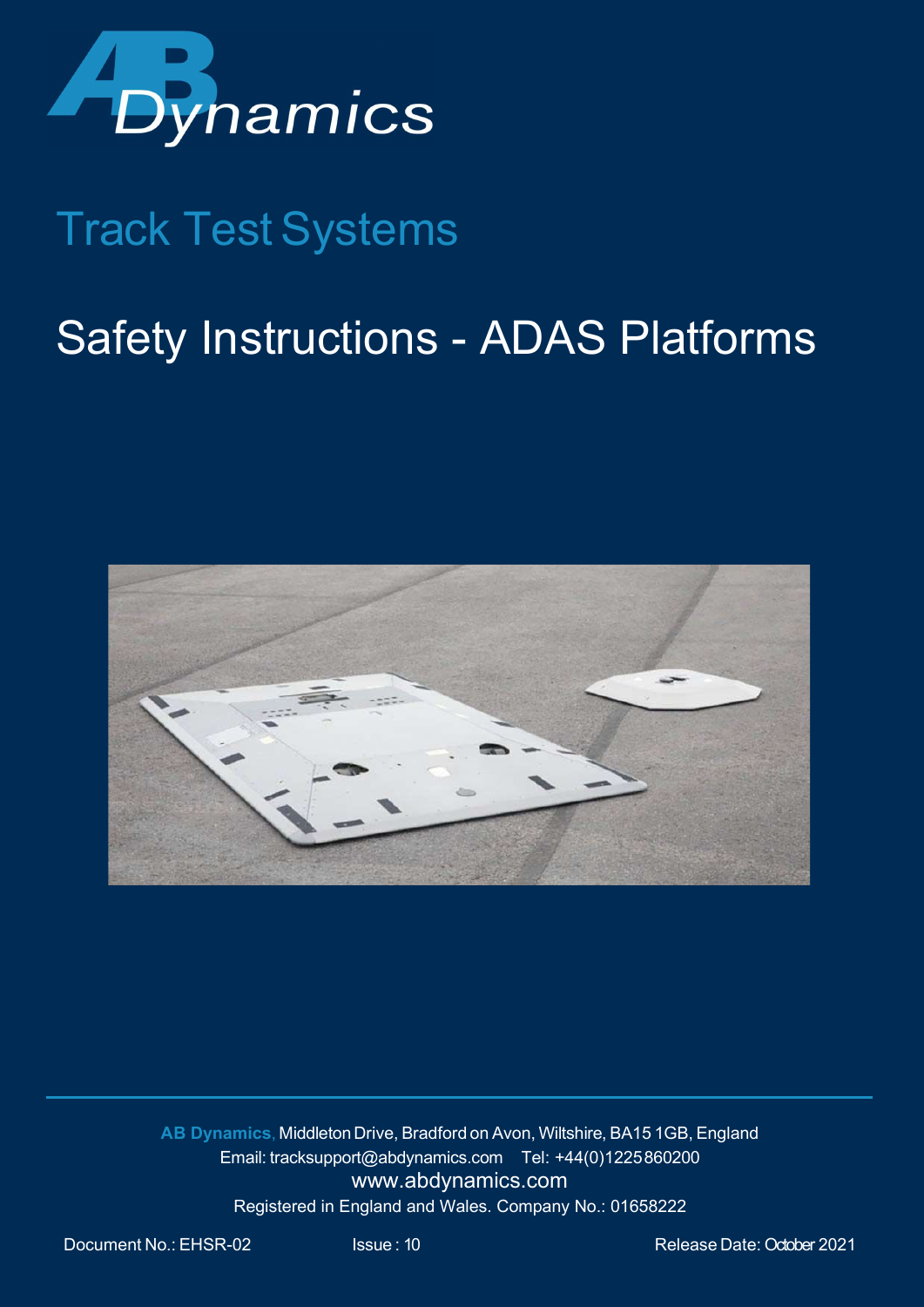Intentionally Blank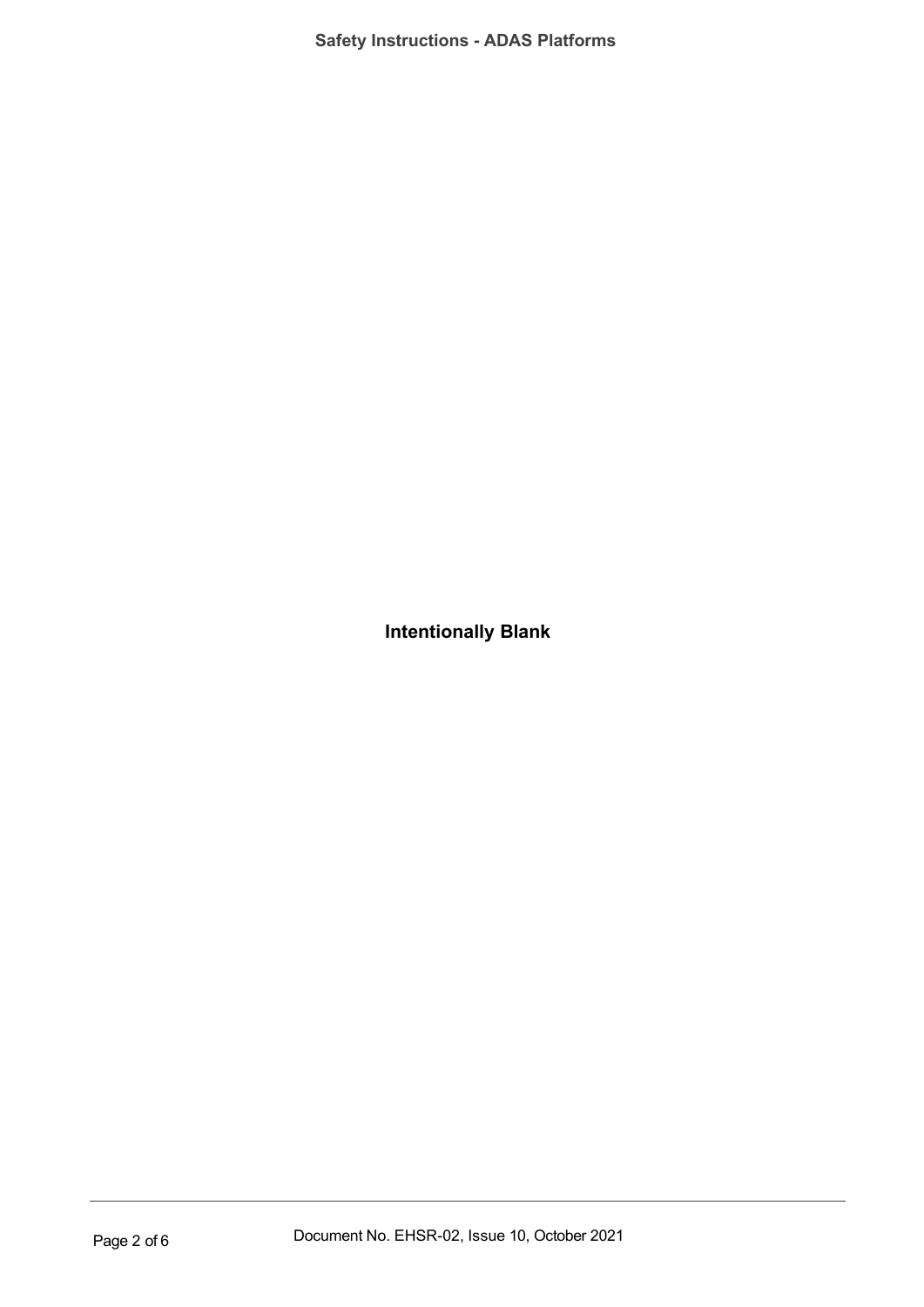## ADAS PLATFORMS

#### **General**

These safety instructions apply for the following ADAS Platforms:

- Guided Soft Target (GST)
	- GST Mk1, GST Mk2, GST80, GST100, GST120
- LaunchPad
	- LaunchPad50, LaunchPad60, LaunchPad80

All operators of AB Dynamics ADAS Platforms MUST obey the safety precautions included in this document.

ADAS Platforms are driverless vehicles designed to automatically steer, brake and accelerate to follow the test programmed by the operator.

Whilst undertaking the applicable training you will be under the supervision of AB Dynamics. The safety precautions in this document will be included during this training, at the end of the training you will be required to sign a statement to ensure that you have read and understood the safety instructions. You will also be given a certificate confirming you have completed the training.

All operators of the ADAS Platform must read the relevant technical documentation and follow the detailed instructions given. Reading the manual is NOT a substitute for training.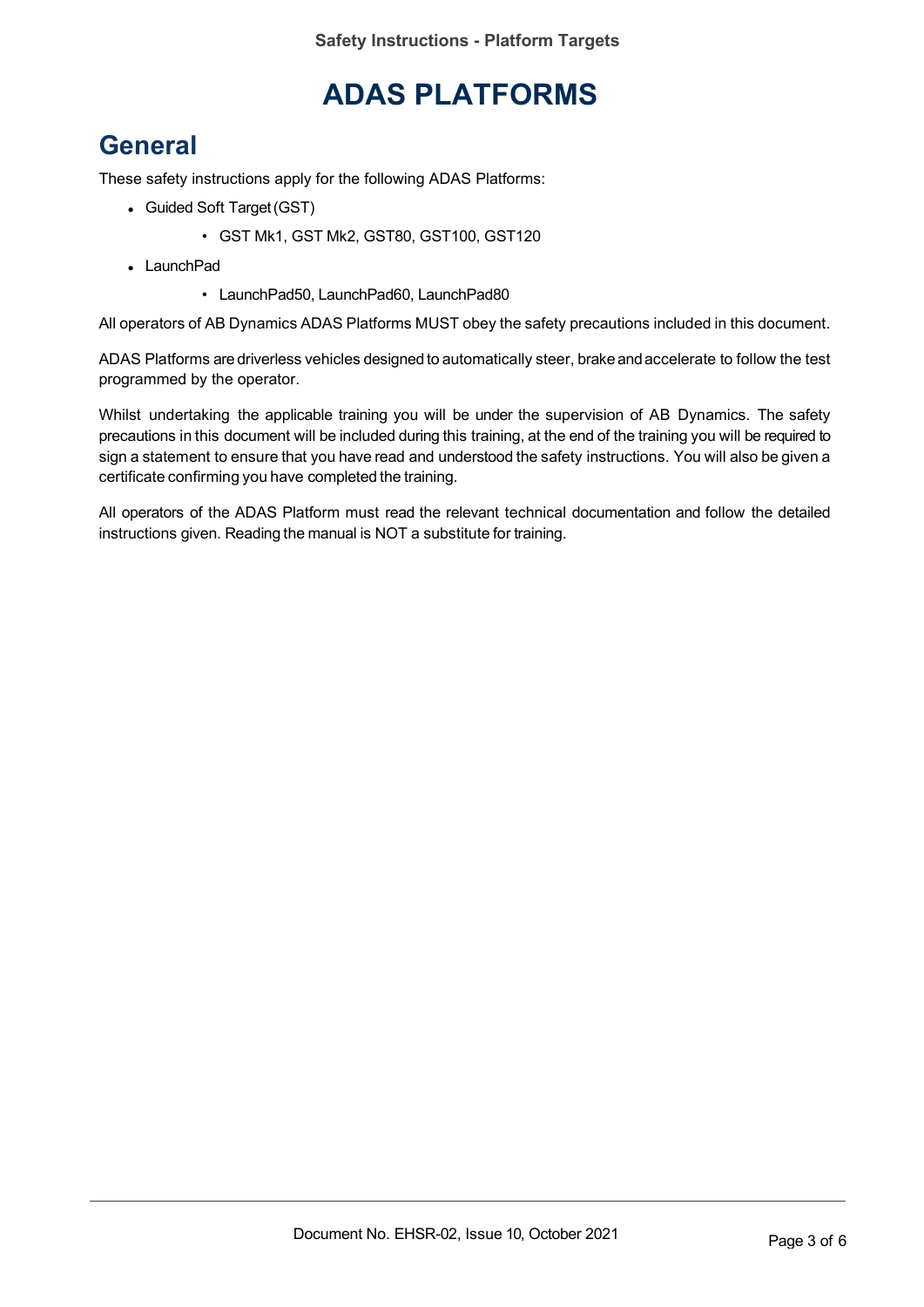### Safety Instructions

- Possible serious injury: ADAS platforms and vehicles, when operated together, may result in dangerous responses at high speeds. Personnel must always be fully aware of the risks when in the test area or operating the equipment.
- Operator hazard: ADAS platforms must not be operated if any personnel are overtired, under the influence of drugs or alcohol, or have a medical condition preventing safe driving. If you do not obey this instruction, there is a risk of serious injury.
- Possible serious injury: ADAS platforms contain high voltage electrical equipment. There is a risk of severe electrical shock or burns if the product is damaged or abused. Maintenance of the high voltage equipment must only be carried out by a suitably qualified person.
- The GST and LaunchPad contain Lithium-ion cells made into a battery. When transporting, the battery should be declared and the material datasheet for the battery supplied to shippers. A Class 9 miscellaneous Dangerous Goods declaration must be made.
- ADAS Platforms and robot controlled test vehicles must only be operated on a suitable test track and not on public highways, freeways or other roadways. Make sure that there is sufficient space on the test track away from obstacles or barriers to conduct the test safely.
- If high speed tests are to be undertaken involving an ADAS Platform and test vehicle(s), the use of additional safety equipment should be considered including roll cages, full harness, helmet and fire protection as appropriate to the testing.
- Where the test involves a potential collision between the ADAS Platform and another vehicle the operator must take appropriate steps to minimise the risk to the vehicle occupants – including but not limited to use of appropriate safety equipment e.g. helmet, seat belts, safety glasses etc, ensuring vehicle windows are closed.
- The test vehicle may be destabilised (or spin) in the event of collision with an ADAS platform. Following a collision with an ADAS platform, the test vehicle's suspension, steering and tyres should be checked for damage.
- Ensure the brake pads and wheels are not worn out and all components such as panels, skid plates, nose cones, antennas and wheels are securely and correctly attached to the ADAS Platform before use.
- ADAS Platforms are heavy. Ensure safe lifting is followed when transporting or handling any ADAS platform. When using the jacking screw with the GST, ensure the ball-lock pin is securely fitted and operator fingers and toes are clear from the chassis underside during lifting/lowering. No work should be performed under the GST whilst it is being solely supported by the jacking screw. When lifting the GST with the screwin lifting eyes, all four lifting eyes must be fitted with all top panel screws fastened.
- The ADAS Platform battery system should be isolated during servicing by either removing the LaunchPad batteries, pressing the GST red electrical isolator or disconnecting the GST batteries. Where high voltages are present, internal components must only be serviced by a suitably qualified person and with reference to the information in the User manual.
- ADAS Platforms are designed to be driven over. DO NOT let the ADAS Platform hit a stationary test vehicle as this could result in damage to the platform, vehicle, or injury to the vehicle occupant.
- ADAS platforms are intended to carry soft foam targets only. The platforms must not be used to carry people.
- The Emergency Stop Box must remain within easy reach of driver/operator at all times.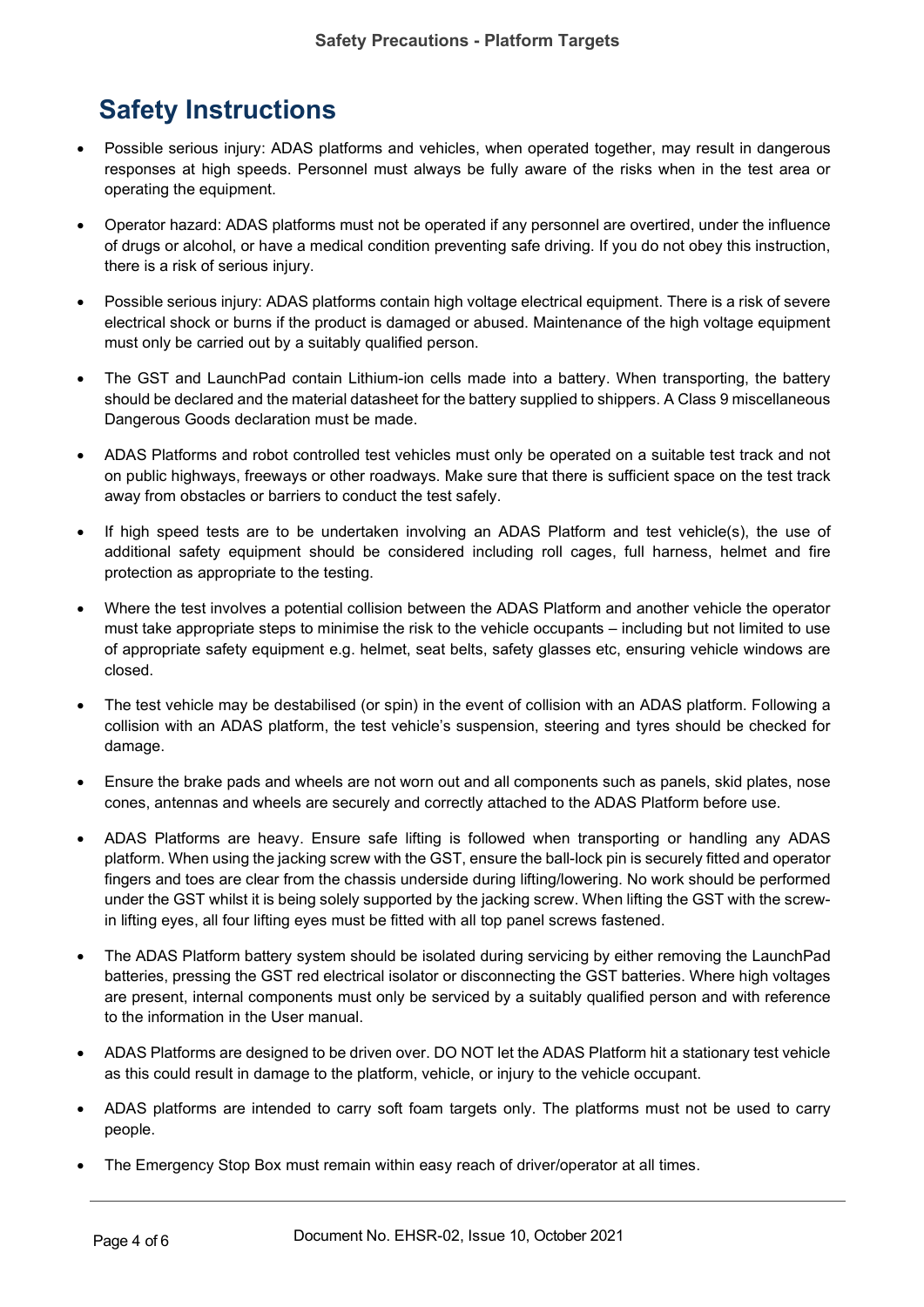#### Safety Instructions - Platform Targets

- Always try out new tests at low speed, not in excess of 30kph (or 15kph for Launchpads) to check the test is correctly configured.
- Do not attempt to drive the GST or LaunchPad if the suspension is collapsed/deflated or if the platform has become beached, continuing to drive can cause tyre damage and excessive heat.
- ADAS Platforms MUST NOT be used on areas with standing water or in heavy rain. If water is allowed to enter the electrical compartments or batteries the device must be dried and should not be left or stored in a wet state.
- Charging of the ADAS platform batteries must be in a dry and sheltered location and should not be left unattended whilst charging.
- Ensure the ADAS Platform has been correctly set-up before starting a test. The operation instructions, provided in the software and user guide, MUST be followed to ensure the Platform Target operates correctly.
- If the ADAS platform is malfunctioning or showing visible signs of damage operation must be discontinued. Consult AB Dynamics for further advice.
- Personnel MUST NOT go near or stand in the path of the ADAS Platform when in operation. Press the Estop button or turn off the activation key on the Safety Controller Basestation before approaching the platform.
- No other vehicles or personnel should be allowed to enter the test area or obstacles allowed to be placed in the test area unless specially required when testing driver assistance systems.
- The ADAS Platform must only be operated if there is a direct line of sight to the operator at the base station. The operator must remain vigilant at all times.
- Ensure the software driverless safety boundary has been set up appropriately for the test area. Note that if the platform is travelling parallel to the boundary and at high speed, a sudden change in direction may result in the platform crossing the boundary whilst still moving. Extra margin should therefore be considered around fixed objects on the test track.
- Suitable barriers should be positioned around the test so as to prevent a 'runaway' vehicle from leaving the test area in the event of a critical vehicle or system failure.
- Personnel MUST always know of the risks around them.
- Never attempt to disassemble or modify any AB Dynamics products, unless instructed to do so by AB Dynamics. Unauthorised disassembly and/or modification can result in failed or incorrectly functioning hardware, which in turn can lead to potentially dangerous situations.

| <b>Name</b>          | <b>Date</b> |  |
|----------------------|-------------|--|
| Job Title / Position |             |  |
| Company              |             |  |
| Signature            |             |  |

I have read the relevant safety precautions and agree to comply with the requirements.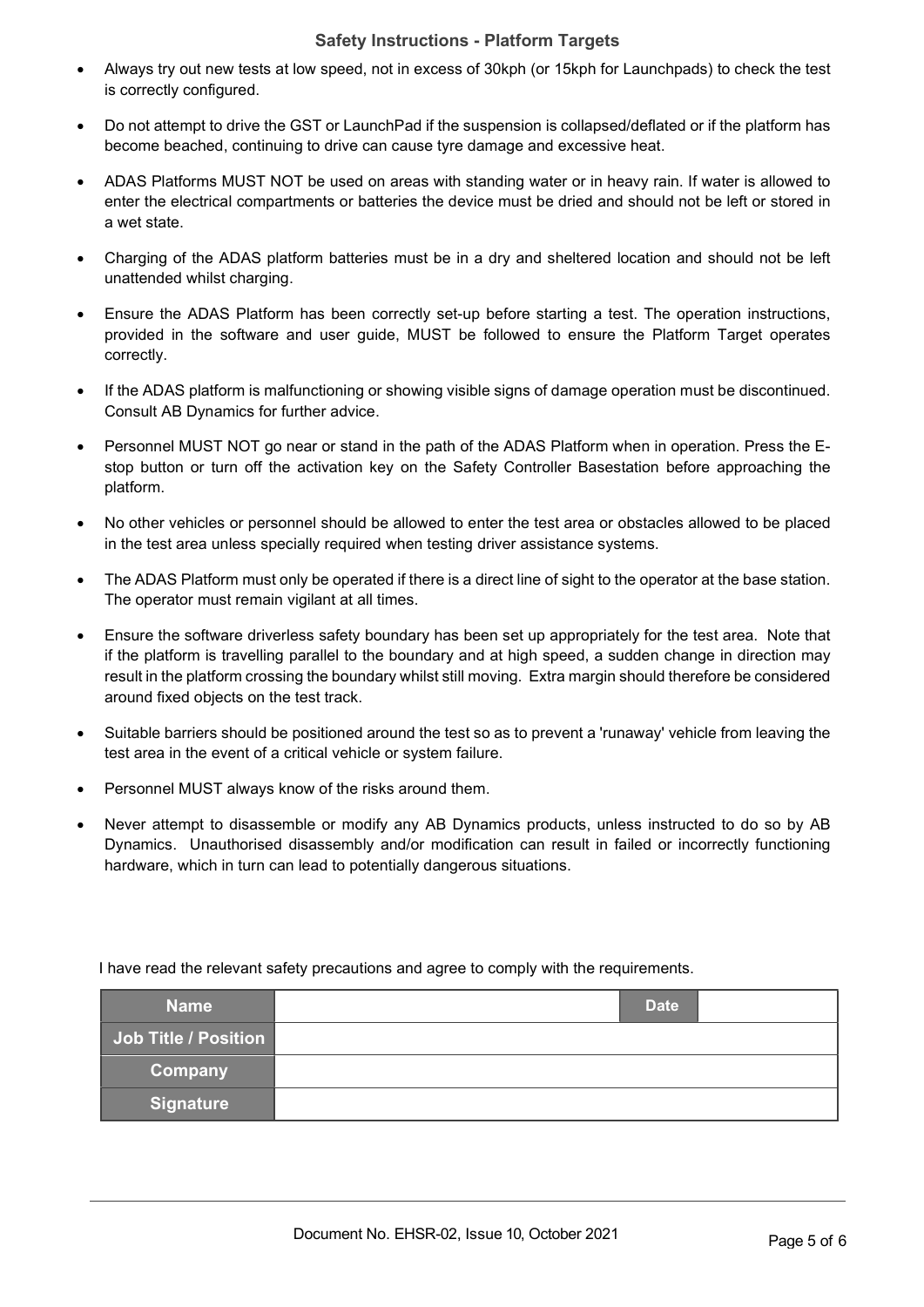### Disclaimer

The information in this document is the property of Anthony Best Dynamics Ltd and may not be copied, or communicated to a third party, or used, for any purpose other than that for which it is supplied without the express written consent of Anthony Best Dynamics Ltd.

While this information is given in good faith based upon the latest information available to Anthony Best Dynamics Ltd, no warranty or representation is given concerning such information, which must not be taken as establishing any contractual or other commitment binding on Anthony Best Dynamics Ltd or any of its subsidiaries or associated companies.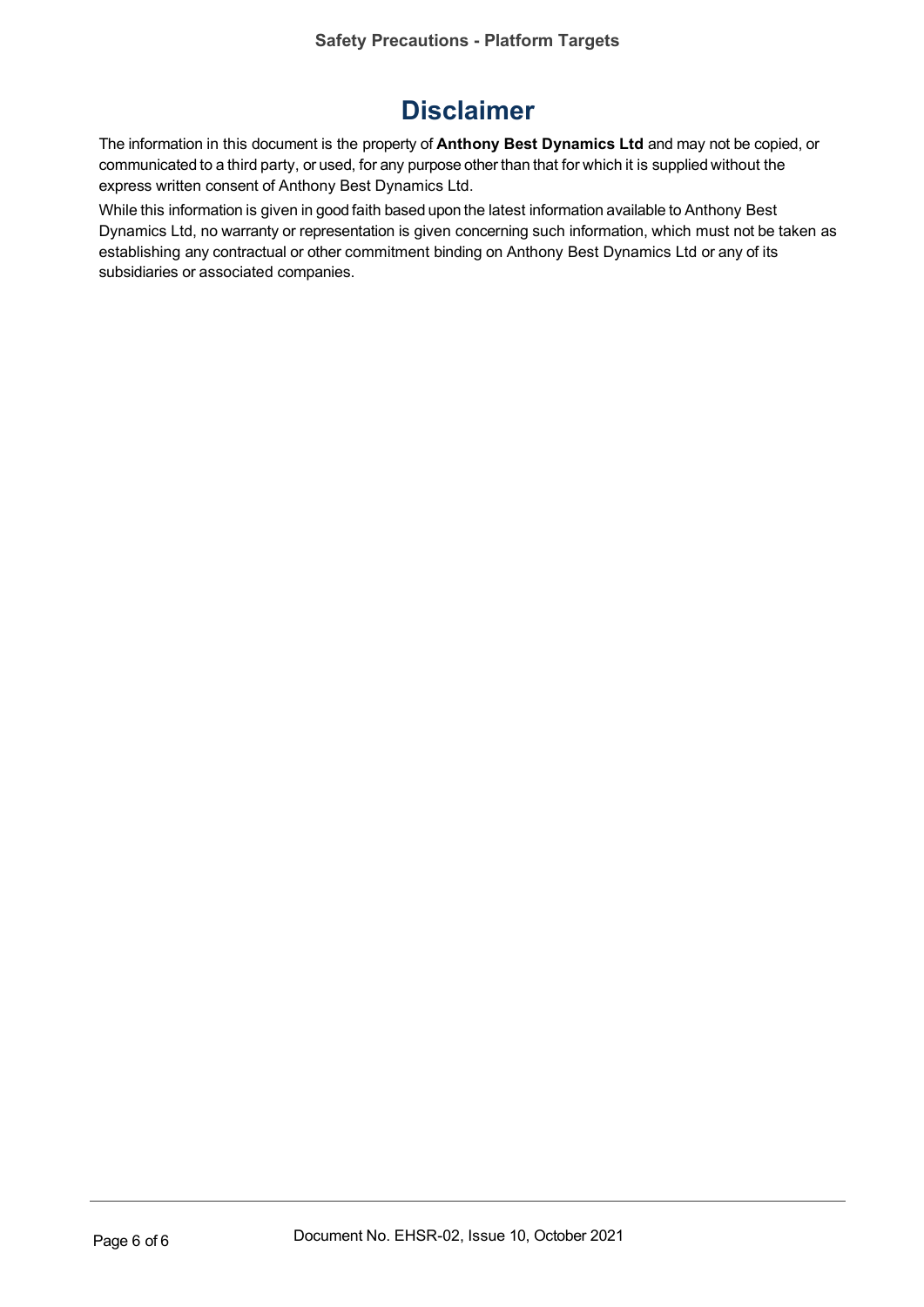Intentionally Blank